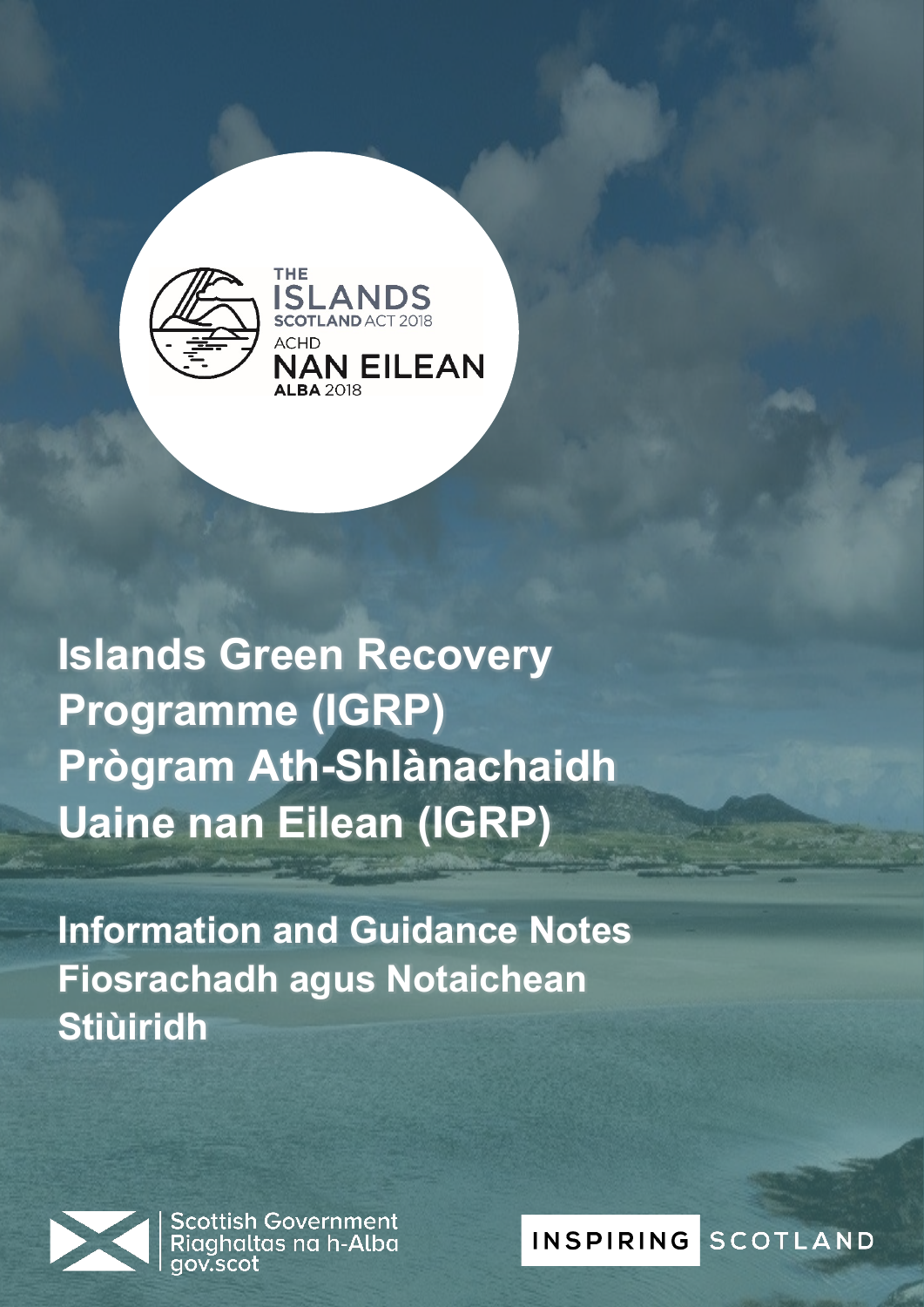# **Contents**

| Scotland's Programme for Government & Climate Emergency  6                                                                                               |  |
|----------------------------------------------------------------------------------------------------------------------------------------------------------|--|
|                                                                                                                                                          |  |
|                                                                                                                                                          |  |
|                                                                                                                                                          |  |
|                                                                                                                                                          |  |
|                                                                                                                                                          |  |
|                                                                                                                                                          |  |
|                                                                                                                                                          |  |
|                                                                                                                                                          |  |
|                                                                                                                                                          |  |
|                                                                                                                                                          |  |
|                                                                                                                                                          |  |
|                                                                                                                                                          |  |
| Appendix 2 - Examples of directly attributable costs of assets and costs that<br>cannot be accounted for as capital (Provided by Scottish Government) 15 |  |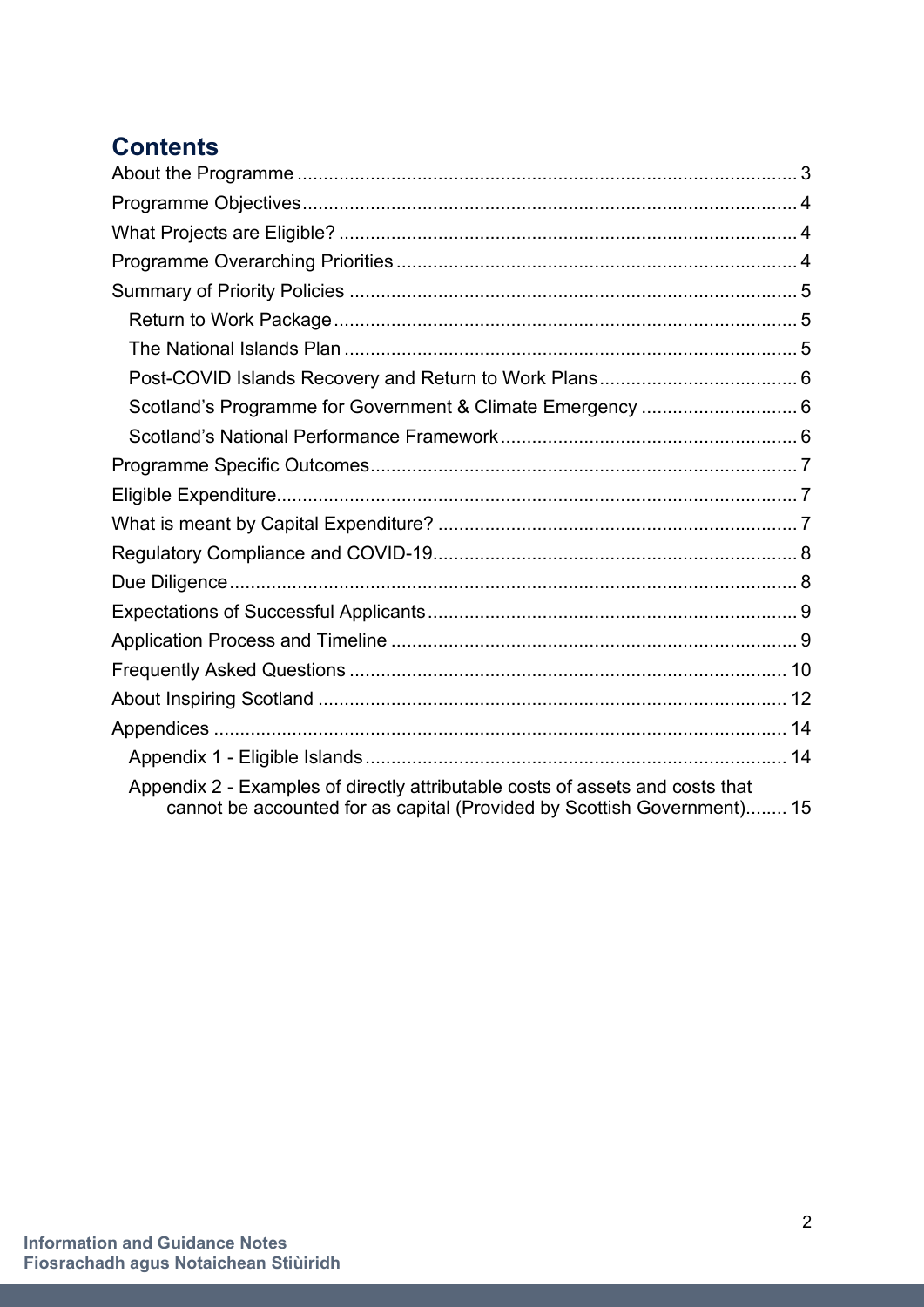## <span id="page-2-0"></span>**About the Programme**

A £230 million Stimulus Package was announced by the Cabinet Secretary for Finance on the 16th June 2020. The package was launched to help stimulate Scotland's economy following the coronavirus (COVID-19) pandemic. The initiative covers construction, low carbon projects, digitisation and business support and will provide a flow of work for businesses and support jobs. It is funded by the reallocation of underspends from schemes interrupted by COVID-19.

One of the projects featured in the package is the £2m Islands Green Recovery Programme (Prògram Ath-Shlànachaidh Uaine nan Eilean) (IGRP). This will be split into four strands and managed by four partners delivering investment in active and low carbon transport, food sustainability and zero waste projects.

This application and guidance relates to the one strand of the IGPR which Inspiring Scotland is delivering, worth £900,000 and specifically targets our 93 inhabited islands. Applications for up to a maximum of £100,000 are encouraged from island community groups and businesses for capital expenditure projects that contribute to green recovery and carbon emission reductions.

Community led projects, linked to the [National Islands Plan,](https://urldefense.proofpoint.com/v2/url?u=https-3A__www.gov.scot_publications_national-2Dplan-2Dscotlands-2Dislands_&d=DwMFAw&c=euGZstcaTDllvimEN8b7jXrwqOf-v5A_CdpgnVfiiMM&r=Q7xn_QYy_Adn7Q0ylJodCdFXElKXxZOIBnbrKHbrowE&m=WKDlg-a67q_wS9SZpyKx2bCI9ADNTv-nVUc4Kz-h8A0&s=mQLN63POKuj9tvz5iISx5wQepDceHQsHnpEDMRuwdkg&e=) should support post-COVID recovery and build resilience through job creation and/or sustainable employment.

It is expected that funded projects will support and enhance health and wellbeing while reducing the financial burdens that can sometimes be required in order to be environmentally responsible. Recipients of the funding are encouraged to spend grant allocations within island geographies and by the end of the 2020/2021 financial year (end of March 2021).

We are looking for projects which can be delivered in line with Scottish Government [social distancing guidelines,](https://www.gov.scot/publications/coronavirus-COVID-19-19-framework-decision-making-scotlands-route-map-through-out-crisis/) and, ideally where appropriate, have delivery models which can adjust in line with the different stages.

We expect that applicants will set out clear benefits for their communities and that these should align to the [National Performance Framework](https://nationalperformance.gov.scot/) outcomes

Given the programme scale, it is anticipated that we will be able to support between 10-20 projects, including a number of smaller projects (under £15k) as well as larger investments of less than £100k. The programme aims to spread the investments across the islands.

This strand of the Islands Green Recovery Programme is being delivered by [Inspiring Scotland.](http://www.inspiringscotland.org.uk/) Inspiring Scotland strives for a Scotland without poverty or disadvantage, where everyone, no matter who they are, has the same opportunities to reach their potential and lead happy and healthy lives. We have a long track record of working with communities to build on their strengths, maximise their impact and deliver lasting change.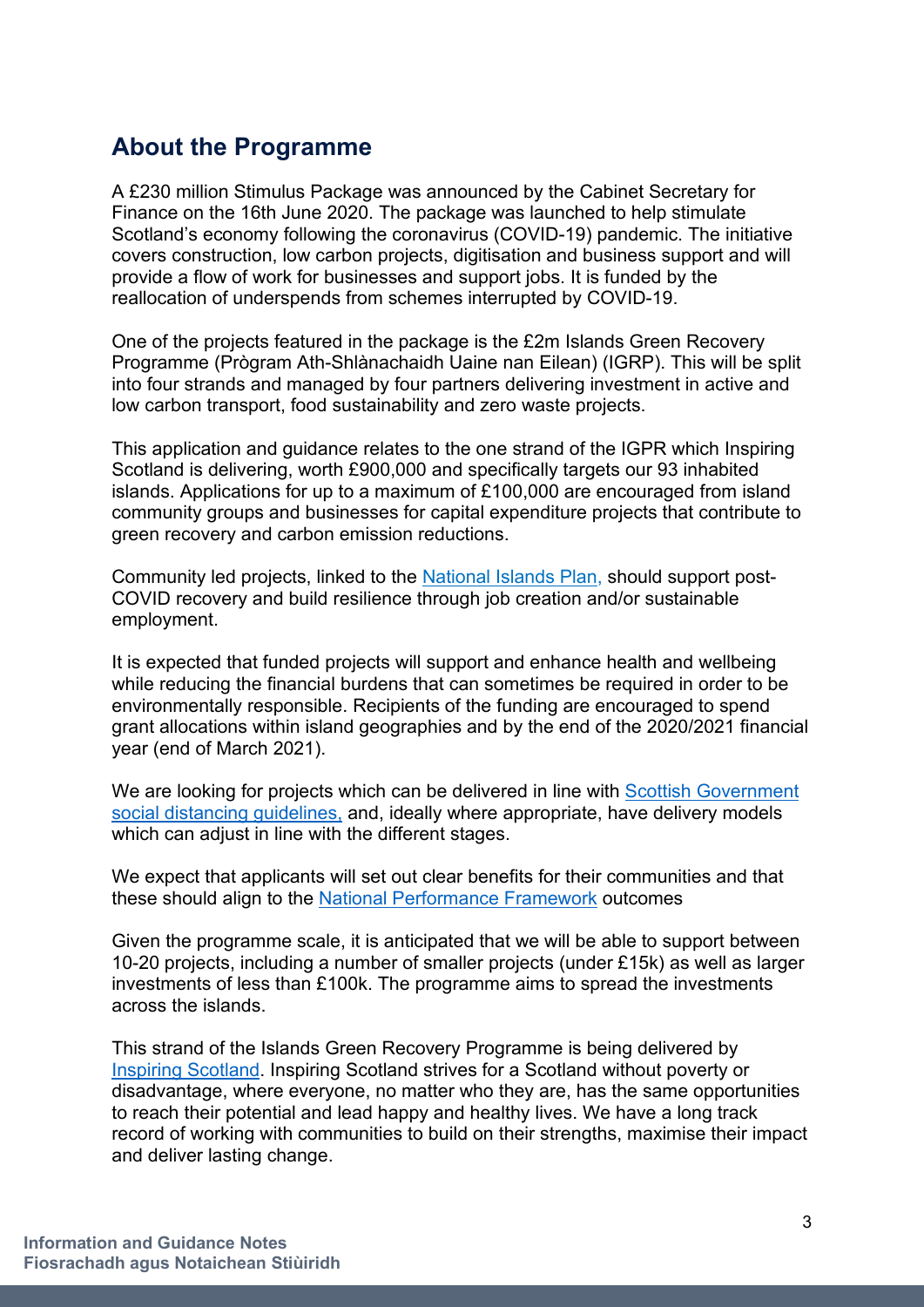# <span id="page-3-0"></span>**Programme Objectives**

The Programme aims to support capital expenditure that contributes to green recovery, where the coincidence of emissions reductions, the development of natural capital and job creation are the strongest.

Projects must help to build a better, fairer, more carbon neutral economy on the Scottish Islands.

## <span id="page-3-1"></span>**What Projects are Eligible?**

To be eligible to apply, you must confirm that you meet the following criteria.

- You must be a Scottish island business, organisation or community group.
- You must fit one of the following legal organisational categories: Social Enterprise; Cooperative; Community Interest Company; Charity; Company Limited by Guarantee; Incorporated Group; Sole Trader; Ltd Company
	- $\triangleright$  If you are an island community group you must be formally constituted and governed
	- $\triangleright$  Applications from non-affiliated groups, through partnership with a constituted group, may be permitted. The constituted group must be the lead applicant
- Your application must be for capital expenditure only
- Applicants must spend the funding within island geographies, or procure within the islands. If you are procuring outwith the islands, there must be clear evidence that the expenditure will benefit the islands.
- You must spend the funding grant by the end of the 2020/2021 financial year.

Applications where the lead applicant is a local authority, or other public body, are not eligible

# <span id="page-3-2"></span>**Programme Overarching Priorities**

The investments made by this programme will contribute to a number of important Scottish Government Policies. The IGRP will reach deep into island communities by providing capital investment for projects that align fully with these overarching policies and priorities. Applications will be priority ranked against how well they support this range of Policies and Priorities.

These are listed below.

- Return to Work / Green Recovery and deliverable low carbon ambitions
- The National Islands Plan
- The Climate Emergency
- Post-COVID Islands Recovery and Return to work
- Programme for Government
- National Performance Framework
- Local impact and Legacy Local spend (e.g. island based contractors)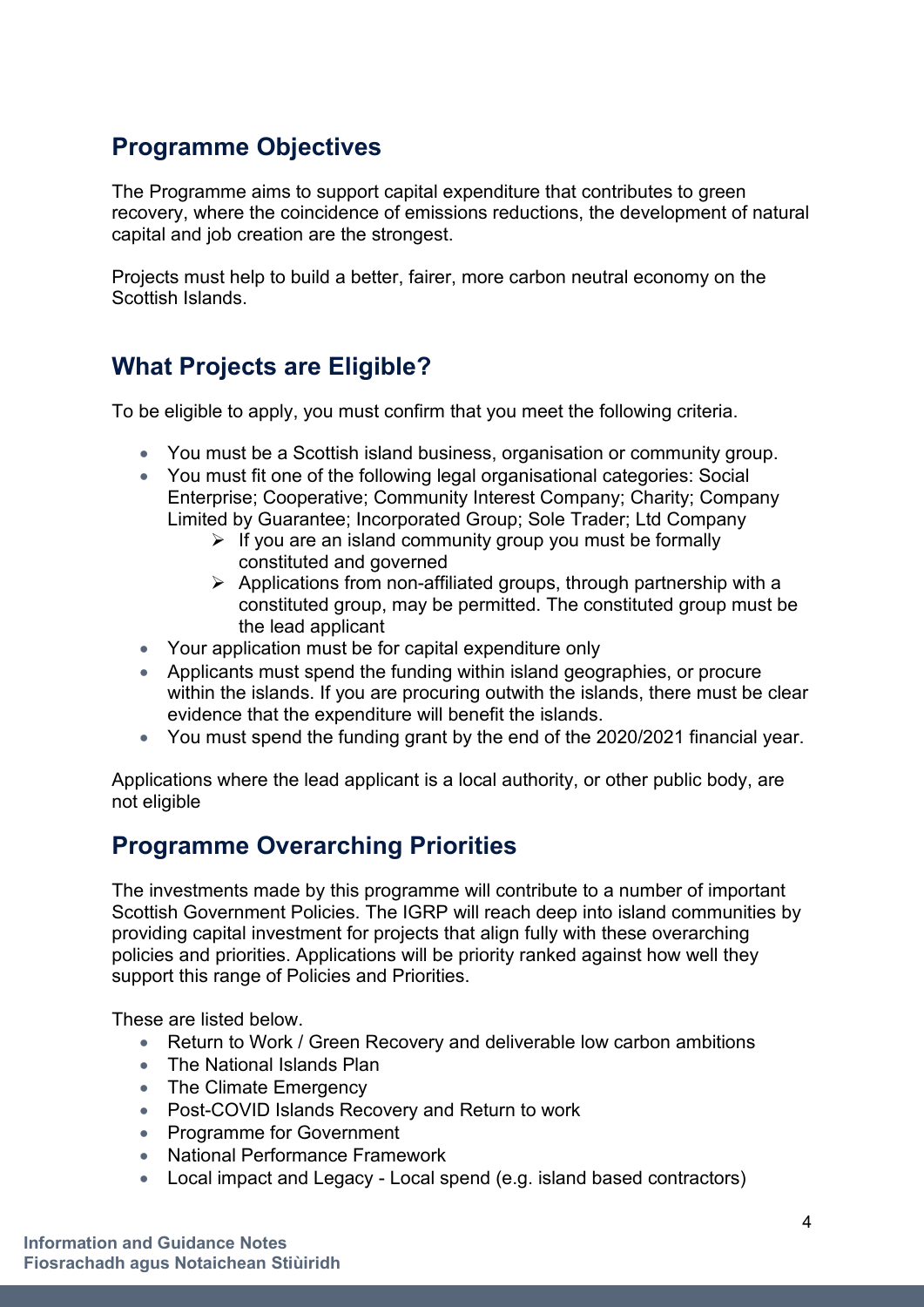Alignment to these overarching priorities and the potential impact of projects will be central to decision making for funding allocation rather than simply the quality of the application. The legacy, sustainability and potential for future impact from projects is important, however, this may be proportional to the level of grant requested.

## <span id="page-4-0"></span>**Summary of Priority Policies**

## <span id="page-4-1"></span>**Return to Work Package**

The Islands' Green Recovery Programme (IGRP) is allocated capital grant funding from the [Return to Work Package](https://www.gov.scot/news/return-to-work-package-launched/) announced on the 16th June 2020. A range of projects are expected to be supported to help stimulate Scotland's economy following the coronavirus (COVID-19) pandemic. The initiative covers construction, low carbon projects, digitisation and business support and will provide a flow of work for businesses and support jobs. It is funded by the reallocation of underspends from schemes interrupted by COVID-19.

#### <span id="page-4-2"></span>**The National Islands Plan**

The Plan sets a direction of travel for the Scottish Government and provides a framework for action in order to meaningfully improve outcomes for island communities. Development of the Plan has been guided by the legislation, by the experience and expertise of partner agencies and is informed by wider Scottish Government policy and strategy. It has also been shaped by what people said was important to them.

Reflecting feedback from the consultation that was carried out between April and July 2019, the Plan was launched on 27<sup>th</sup> December 2019 and also includes other issues that are important to our island communities: housing, climate change, energy, education and cultural heritage.

The [National Islands Plan](https://www.gov.scot/publications/national-plan-scotlands-islands/) provides a framework to meaningfully improve outcomes for island communities through **Fair**, **Integrated**, **Green** and **Inclusive** actions.

Applicants will be asked in the applications form to indicate which of the Strategic Objectives listed in the plan your project contributes to. The objectives are:

- 1. To address population decline and ensure a healthy, balanced population profile
- 2. To improve and promote sustainable economic development
- 3. To improve transport services
- 4. To improve housing
- 5. To reduce levels of fuel poverty
- 6. To improve digital connectivity
- 7. To improve and promote health, social care and wellbeing
- 8. To improve and promote environmental wellbeing and deal with biosecurity
- 9. To contribute to climate change mitigation and adaptation and promote clean, affordable and secure energy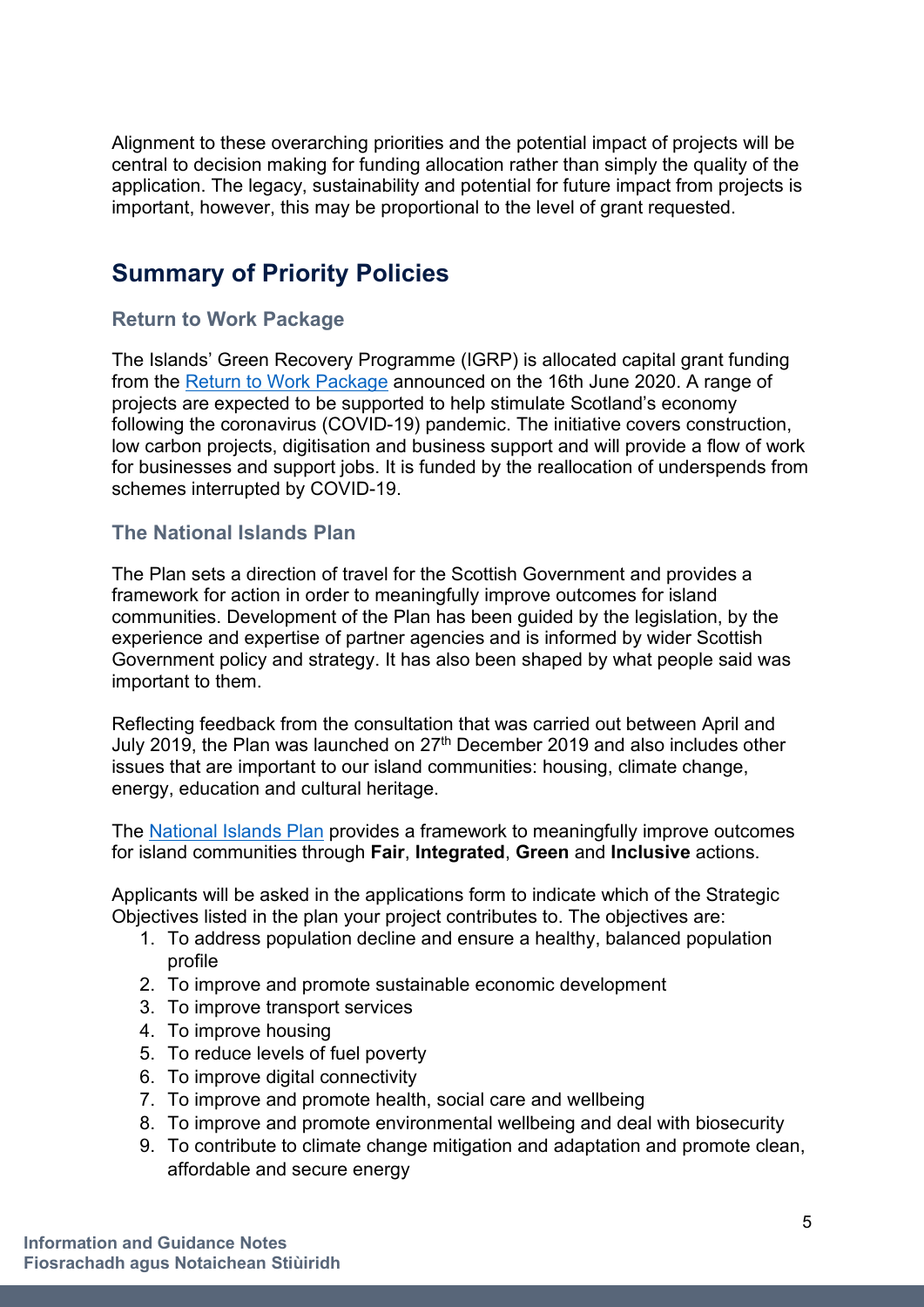- 10.To empower diverse communities and different places
- 11.To support arts, culture and language
- 12.To promote and improve education for all throughout life
- 13.To support effective implementation of the National Islands Plan

## <span id="page-5-0"></span>**Post-COVID Islands Recovery and Return to Work Plans**

Highlands and Islands Enterprise provides [guidance on economic recovery](https://www.hie.co.uk/support/browse-all-support-services/covid19/guidance-on-economic-recovery-and-how-to-return-to-work/) and how to return to work. There are potential for associated local economic benefits (proportional to the size of the community and relative impact).

## <span id="page-5-1"></span>**Scotland's Programme for Government & Climate Emergency**

The 2020-21 [Programme for Government](https://www.gov.scot/publications/protecting-scotlands-future-governments-programme-scotland-2019-20/pages/6/) includes actions to end Scotland's contribution to global climate change and transition to net zero emissions. The PfG emphasises that the response to the global climate emergency is based on principles of social justice and building a fairer and more prosperous country. Similarly, approaches to economic growth should be inclusive, sustainable and fair.

The Programme for Government also includes information on how Scotland will address the [Climate Emergency.](https://www.gov.scot/publications/protecting-scotlands-future-governments-programme-scotland-2019-20/pages/5/)

## <span id="page-5-2"></span>**Scotland's National Performance Framework**

The purpose of the framework is for all of Scotland to aim to:

- create a more successful country
- give opportunities to all people living in Scotland
- increase the wellbeing of people living in Scotland
- create sustainable and inclusive growth
- reduce inequalities and give equal importance to economic, environmental and social progress

To help achieve its purpose, the framework sets out 'National Outcomes'. These outcomes describe the kind of Scotland it aims to create.

These national outcomes are that people:

- grow up loved, safe and respected so that they realise their full potential
- live in communities that are inclusive, empowered, resilient and safe
- are creative and their vibrant and diverse cultures are expressed and enjoyed widely
- have a globally competitive, entrepreneurial, inclusive and sustainable economy
- are well educated, skilled and able to contribute to society
- value, enjoy, protect and enhance their environment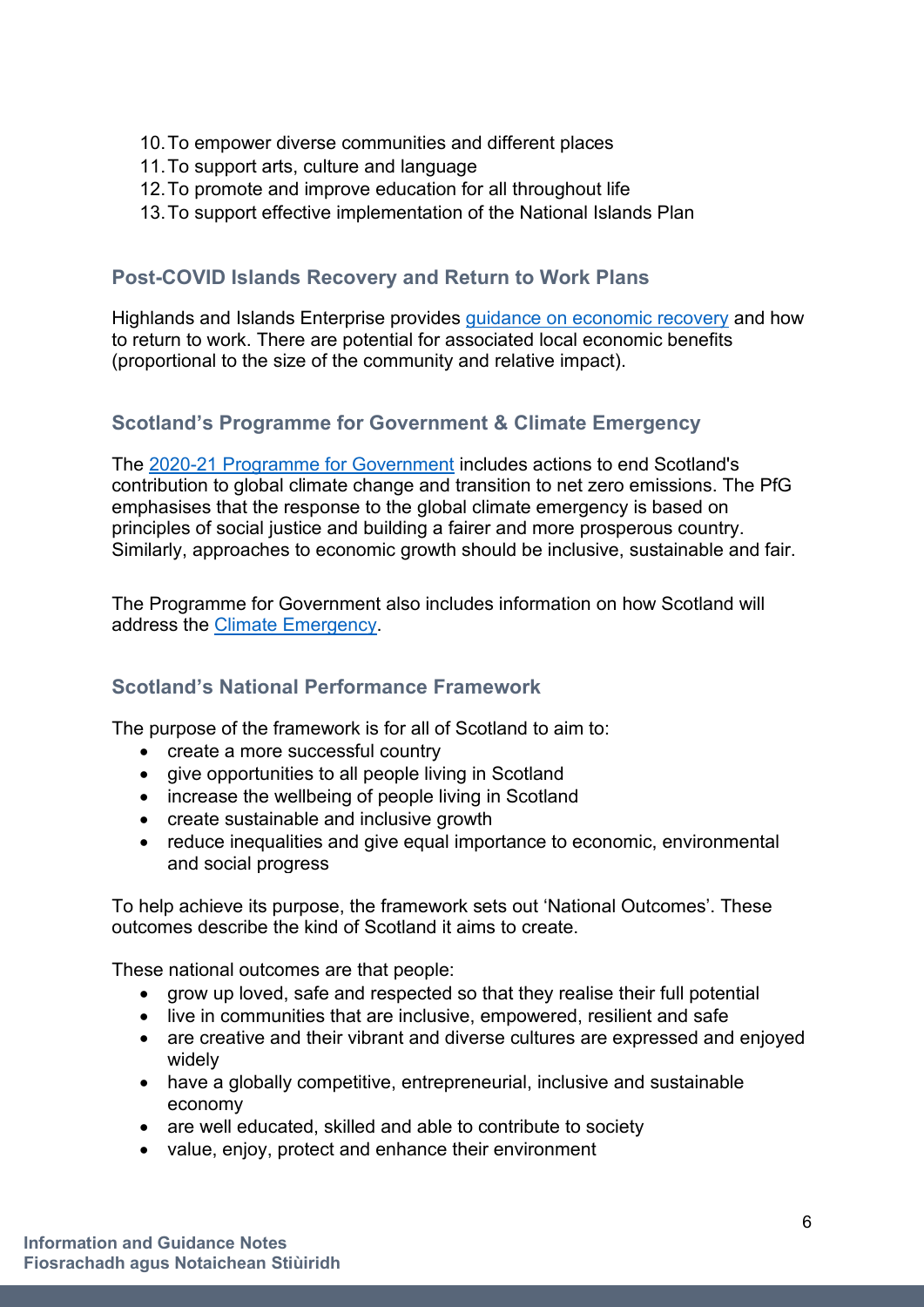- have thriving and innovative businesses, with quality jobs and fair work for everyone
- are healthy and active
- respect, protect and fulfil human rights and live free from discrimination
- are open, connected and make a positive contribution internationally
- tackle poverty by sharing opportunities, wealth and power more equally

In your application it would be useful to talk about how your proposal links to the [National Performance Framework](https://nationalperformance.gov.scot/) outcomes.

## <span id="page-6-0"></span>**Programme Specific Outcomes**

Your project must contribute to one or more of the following specific fund outcomes:

- Support green recovery and carbon emissions reductions, with links to the development of natural capital and/or job creation/sustainable employment
- support COVID-19 recovery through increased resilience of communities
- support and enhance health and wellbeing
- reduce the financial burdens that can sometimes be required in order to be environmentally responsible
- support and impact upon sustainable employment.
- contribute to and promote a Green circular economy and local supply chains: enhancing economic output while contributing to the reduction of emissions and waste.

In the application form you will be asked to indicate which of these outcomes your project will support.

# <span id="page-6-1"></span>**Eligible Expenditure**

Applications can be made for up to a maximum of £100,000 and are encouraged from island community groups and businesses for **capital expenditure projects** that contribute to green recovery and carbon emission reductions.

# <span id="page-6-2"></span>**What is meant by Capital Expenditure?**

Capital Expenditure is money spent by a business or organisation on acquiring or maintaining fixed assets, such as land, buildings, and equipment.

Capital expenditure creates or enhances a non-current asset (known as a fixed asset), provided the value exceeds the thresholds set by the Scottish Government.

Types of assets include the following: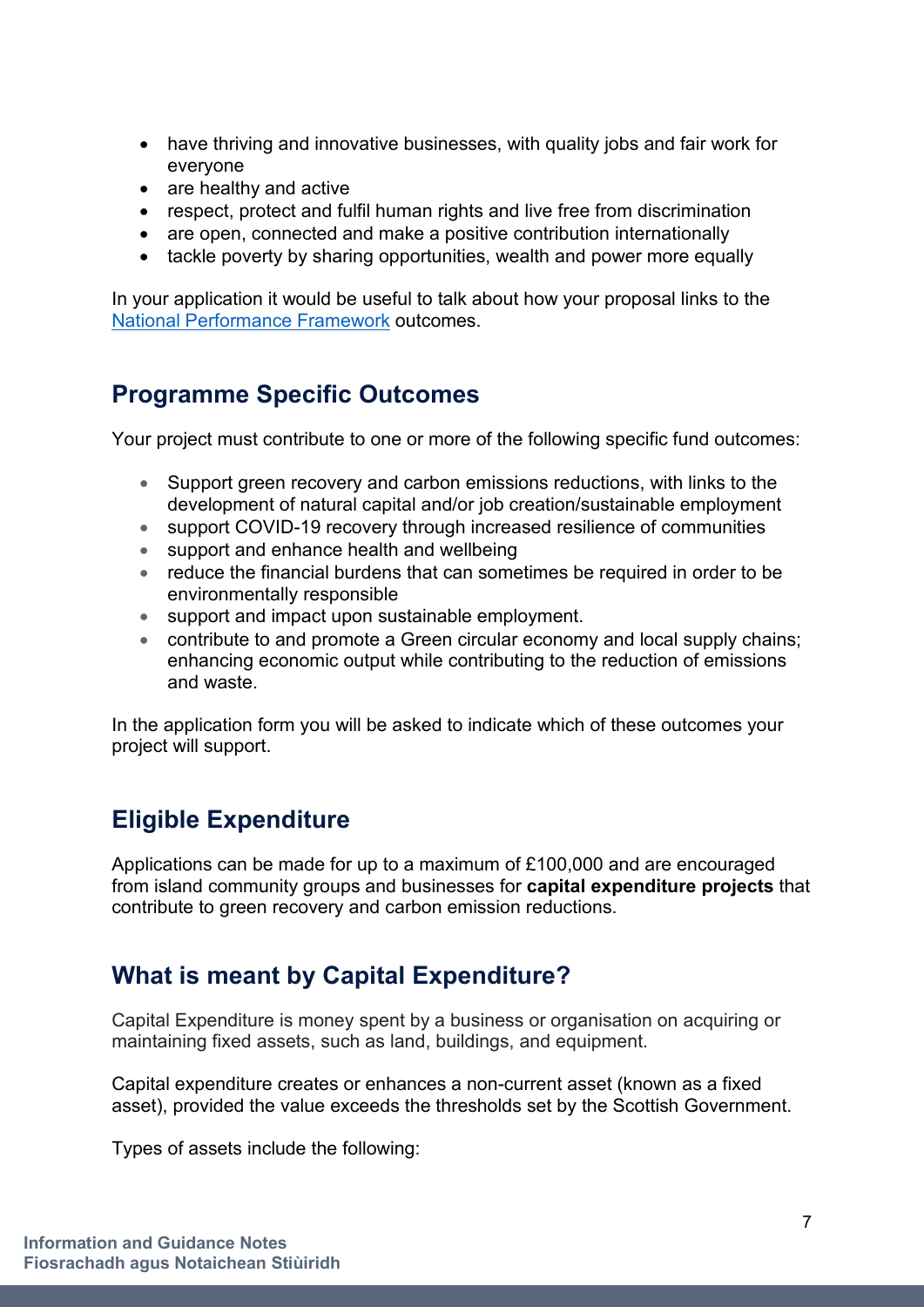- Capital assets (tangible and intangible) are used to produce or supply goods and services, for rental or administrative purposes. They are expected to be used for more than one year and their value will decrease over their lifetime if subject to depreciation charges.
- Tangible assets property, plant and equipment (PPE) include land, buildings, dwellings, transport, equipment and IT.
- Intangible assets are non-monetary assets without physical substance. Examples are software, software licenses, research and development, website costs and EU emissions.
- Assets (other than assets that are still under construction/development) added to the non-current asset register (NCAR) will decrease in value if they are subject to capital charges known as depreciation or amortisation.

Further details can be found in Appendix 2 - Examples of directly attributable costs of assets and costs that cannot be accounted for as capital'.

## <span id="page-7-0"></span>**Regulatory Compliance and COVID-19.**

All organisations receiving funding must adhere to relevant laws and regulations as part of project implementation. Regulatory compliance deals with a set of guidelines that the law requires organisations to follow. This might involve, for example, observing rules set forth by Health and Safety Commission, following the guidelines of the Equal Opportunities and equalities Commission to ensure discrimination-free hiring practices or ensure planning permission is in place for any new build. Regulatory compliance also pertains to specific industries including for example: tourism, agriculture, construction, and the food industry. It is the responsibility of the lead applicant to understand the regulations relating to your project and to ensure your project complies with them.

All projects will also be asked to ensure they follow Government and health board guidelines around COVID-19.

## <span id="page-7-1"></span>**Due Diligence**

Inspiring Scotland will conduct due diligence on applicant organisations. This is a comprehensive appraisal of an organisation to determine legal entity and financial resilience, establishing assets and liabilities in order to evaluate the potential to deliver the project effectively.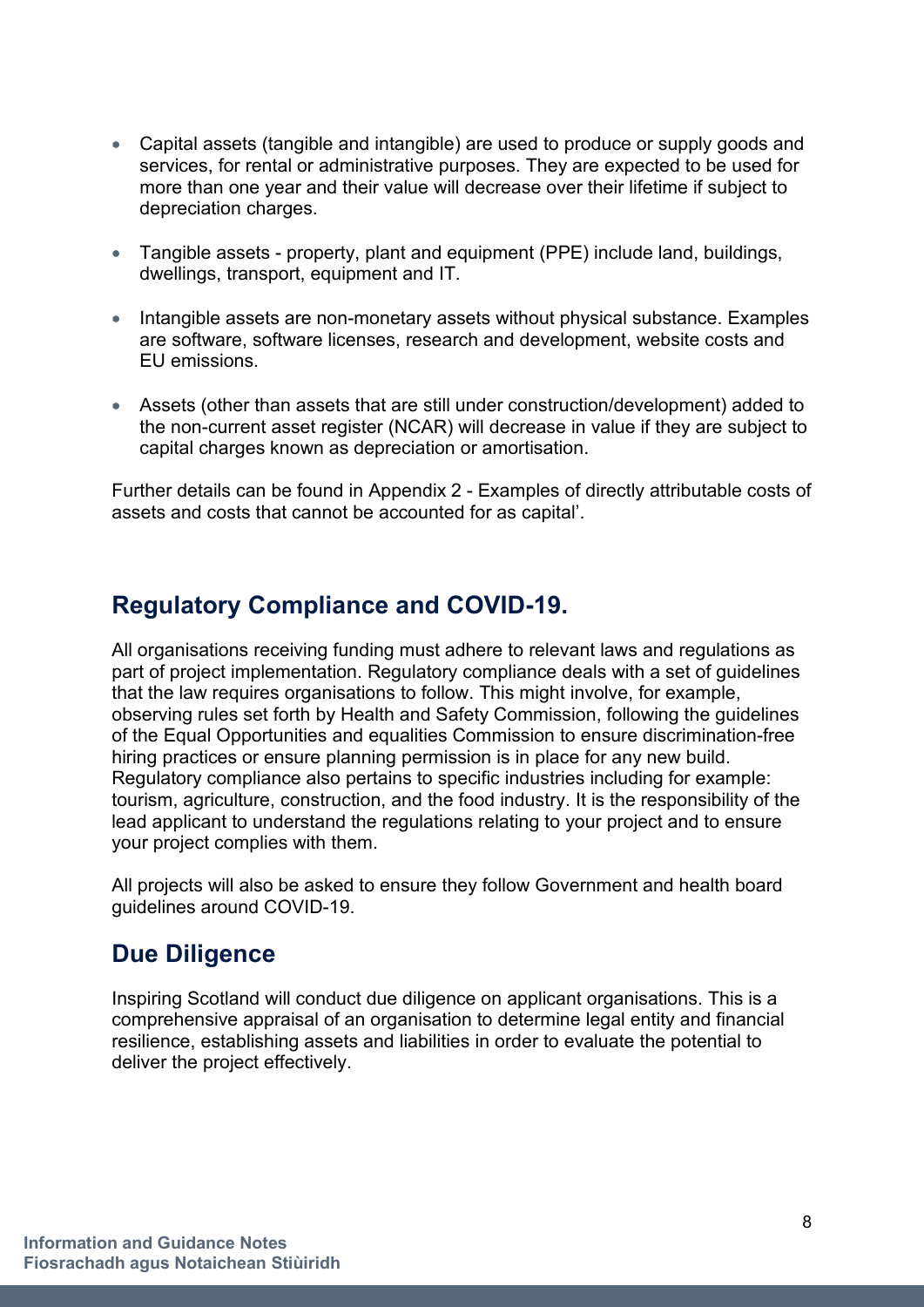# <span id="page-8-0"></span>**Expectations of Successful Applicants**

Successful applicants will be required to monitor, evaluate, and report on funded work to an agreed high standard. Support with this will be available. Reporting will occur every 3 months and every funded organisation will receive a dedicated contact within Inspiring Scotland. It is expected that any concerns, issues, or problems during the grant period will be brought to the attention of Inspiring Scotland early to allow for the necessary support to be put in place in a timely manner.

# <span id="page-8-1"></span>**Application Process and Timeline**

Access to all documentation related to the application process is available on the [Inspiring Scotland website](https://www.inspiringscotland.org.uk/what-we-do/our-funds/islands-green-recovery-programme) from 8<sup>th</sup> September 2020. This includes:

- o Link to the Online Application Form
- o Fund Information and Guidance Pack
- o Application Form Template and Guidance
- o Budget Template (Excel format)

The first stage in the application process is to complete the **Pre Application Eligibility Check**. This involves answering Yes or No to the following 5 questions.

- 1. Are you a Scottish island business, organisation or community group?
- 2. Does your organisation fit into one of these categories: Social Enterprise/ Cooperative / Community Interest Company / Charity / Company Limited by Guarantee/ Incorporated Group / Sole Trader/ Ltd Company
- 3. Are you applying solely for capital costs?
- 4. Do you anticipate the funding will be spent in the current financial year (ending March 2021)
- 5. Is the lead applicant a local authority or other public body?

Applicants who answer Yes to questions 1-4 and No to question 5 will be provided with access to the full application form. Applicants who do not meet this criteria will be alerted that they are not eligible and a reason will be provided for ineligibility.

We encourage you to download the application form template and work on your application off line. Once your application is complete, you can cut and paste the text into the online form. The online platform does allow you to save work as you progress through the form and return to it later. Once complete, you will receive an email confirmation with details of your question answers.

If you have any questions about the programme that is not covered in the guidance pack, please email [IGRPenquiries@inspiringscotland.org.uk](mailto:IGRPenquiries@inspiringscotland.org.uk) and we will endeavour to reply within 4 working days.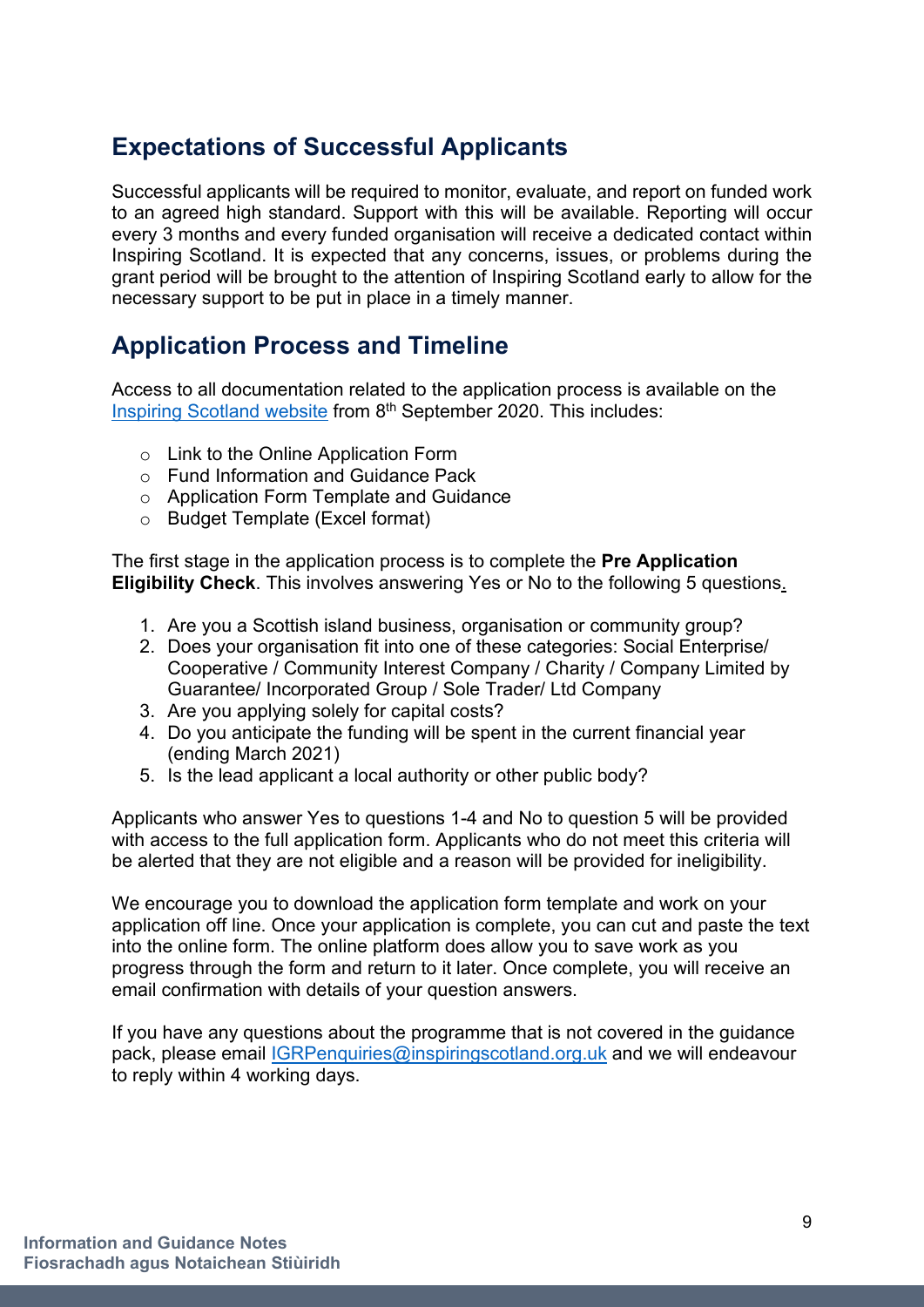| <b>Programme Phase</b>                | Date                                               |
|---------------------------------------|----------------------------------------------------|
| Programme Launch                      | Tuesday 8 <sup>th</sup> September                  |
| <b>Applicant Guidance and Support</b> | Wednesday $9^{th}$ Sept - 15 <sup>th</sup> October |
| <b>Submission Deadline for</b>        | 12 noon on Wednesday 21st                          |
| Applications                          | October                                            |
| <b>Assessment and Due Diligence</b>   | 22nd October $-18th$ November                      |
| <b>Process</b>                        |                                                    |
| <b>Ministerial Announcements</b>      | w/c 23rd November                                  |
| <b>Partnership Agreements Issued</b>  | w/c 23 <sup>rd</sup> November                      |

## <span id="page-9-0"></span>**Frequently Asked Questions**

**Can we use this programme as match funding for an existing project?**

Yes. A grant may be considered for projects that have already received funding, on the condition that the funded phase of the project delivers against the overarching priorities of the Green Islands 'Return to Work' Grant.

## **Can we use this funding as 'last brick' investment?**

Yes. A project may already have commenced but be incomplete, on the condition that the funded phase of the project delivers against the overarching priorities of the Green Islands 'Return to Work' Grant this would be considered.

#### **Can we make a partnership application?**

Yes. Your lead applicant needs to comply to the eligibility criteria and be an eligible organisation. The application form provides space to give details on partnerships.

#### **If we have no track record in securing government funding, should we still apply?**

Yes. Applications are encouraged from businesses and community groups that have previously been unsuccessful for other Scottish Government funding.

#### **Can funding be sought for projects that are already in development?**

Yes. It may support an application when existing planning and procurement processes have already been outlined (e.g. quotes, planning permission etc.).

#### **Does my project need to have match funding?**

No. Match/joint funding approaches are encouraged, but are not essential.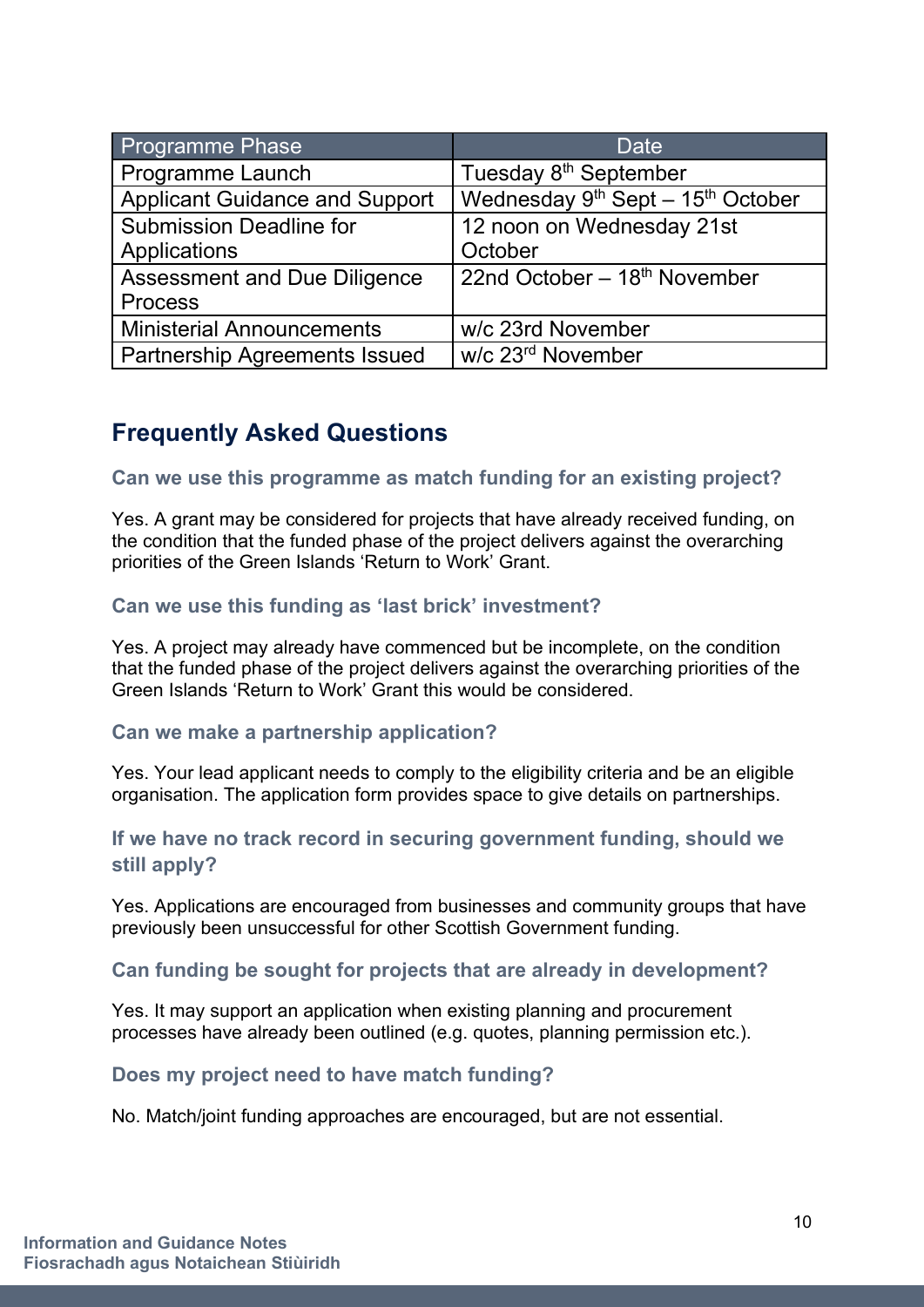## **How important is the geographic reach of my project? Will investment in a micro setting be considered?**

Where possible, a desire exists to deliver a geographic spread through the delivery of the Green Islands 'Return to Work' Grant. Ideally, this will extend across the three Island local authorities and the three local authorities with islands. That being the case, it would be preferable to avoid funding hotspots concentrated in a small geographical area. A list of eligible islands is included in Appendix 1.

#### **What about VAT?**

The grant should be provided net of recoverable VAT. If a project cannot recover the VAT they are allowed to include this in the project costs.

#### **When will we receive the funds and how will they be staged?**

Finance will be allocated within four weeks of a project being awarded grant funding assuming due diligence process with grant letters is passed and grant letters signed.

#### **Is payment in advance or in arrears?**

Projects under £15k will receive full payment in advance. Projects costing over £15k will receive payments in two installations.

#### **Can we submit more than one application?**

Multiple applications are welcome from any island business or island community group, with the understanding that a preference exists for funding to be allocated to multiple projects. In this regard, two different premises owned by the same business/ community group may represent different projects.

#### **What monitoring will be required if we are successful?**

Your project will be connected with others in the fund and an Evaluation Framework will be developed for the portfolio. You will be required to provide Budget updates on a quarterly basis. Any underspend will be reinvested in the fund. You will need to report against your projected targets and outcomes at the end of March 2021.

#### **Can you provide examples of the type of projects that are likely to be funded?**

Projects that support environmental sustainability whilst contributing to economic recovery. The following types of investments could be considered (not limited to this list) if they met the programme criteria and contributed to the outcomes and policies provided:

- Installation of facilities to support green tourism
- Sustainable agriculture
- Electric transport
- Renewable energy sources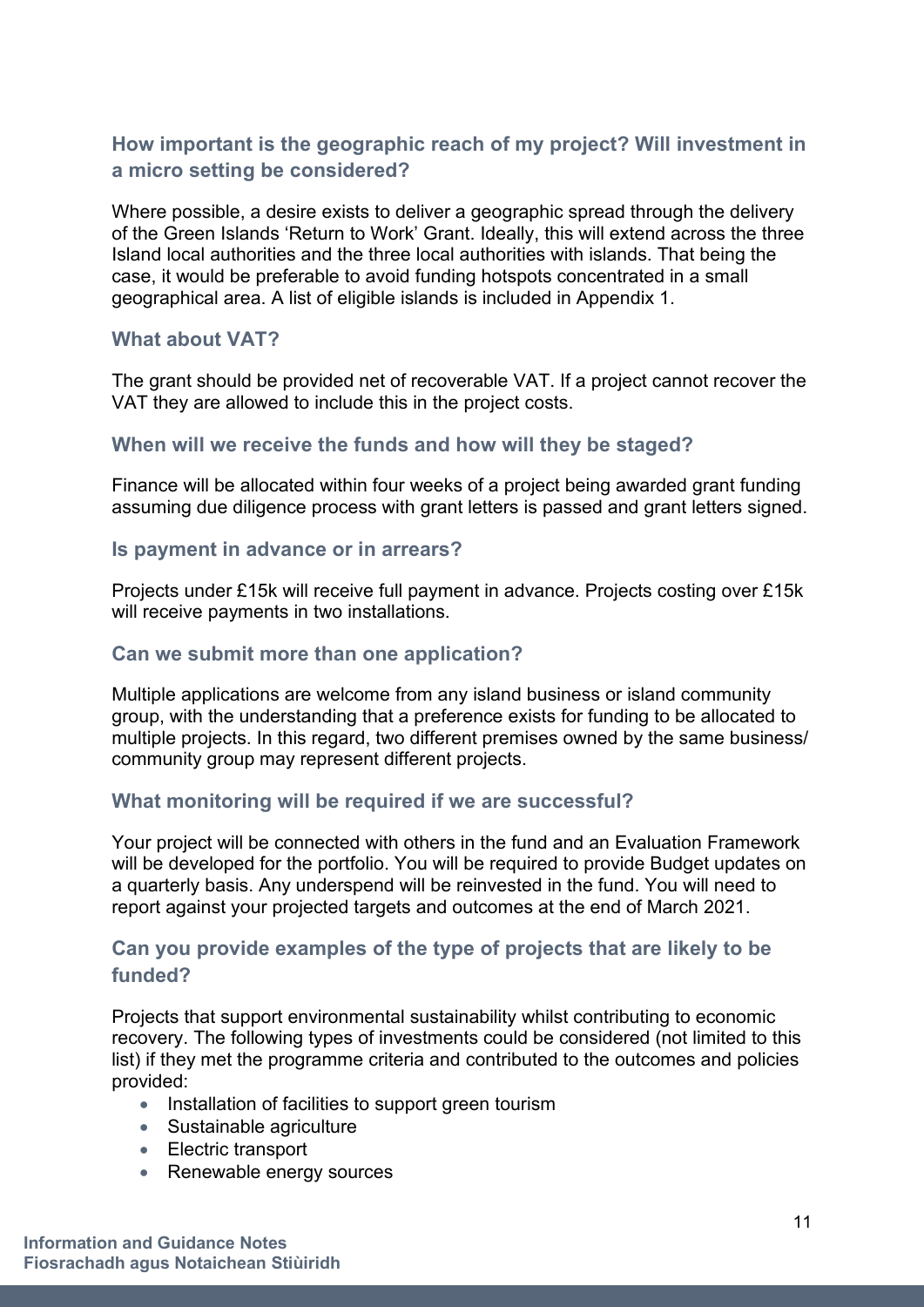- Recycling / repurpose projects
- Green tourism facilities
- Micro farming
- Small scale recycling
- Sustainable transport
- Active travel

### **Will there be funding after March 2021?**

At this stage it is unlikely that there will be further round of this funding.

**Who can I contact you to get more information and support?**

For further questions about the application process please contact [IGRPenquiries@inspiringscotland.org.uk](mailto:IGRPenquiries@inspiringscotland.org.uk) and we will respond in 4 working days.

# <span id="page-11-0"></span>**About Inspiring Scotland**

[Inspiring Scotland](http://www.inspiringscotland.org.uk/) strives for a Scotland without poverty or disadvantage.

Inspiring Scotland was formed in 2008 to identify and solve the entrenched social problems faced by Scotland's people and communities. We want to create a Scotland where everyone, no matter who they are, has the same opportunities to reach their potential and lead happy and healthy lives.

We work with visionary entrepreneurs, business people, philanthropists, charitable trusts and Scottish Government to design and implement bold, long-term solutions – drawing on expertise and experience from across disciplines and sectors.

We identify organisations tackling deep social issues and invest time, money and expertise in them, establishing close working relationships and cooperative networks. We help organisations to maximise their social impact in these areas and rigorously evaluate performance to continuously improve and develop.

We help essential charities to become extraordinary charities, allowing them to better help the vulnerable and disadvantaged in our communities and transform our society.

Since 2008, we have worked with more than 300 charities across 10 funds, managed more than £140m in funding and transformed the lives of more than 200,000 people.

The Programme will be delivered by a team of Inspiring Scotland Staff including a Fund Manager. Our team includes highly skilled and experienced staff recruited from senior positions across the private, public and third sectors. They include former managing directors, civil servants, social entrepreneurs, risk practitioners, lawyers, accountants, investment managers and charity sector leaders. Each organisation we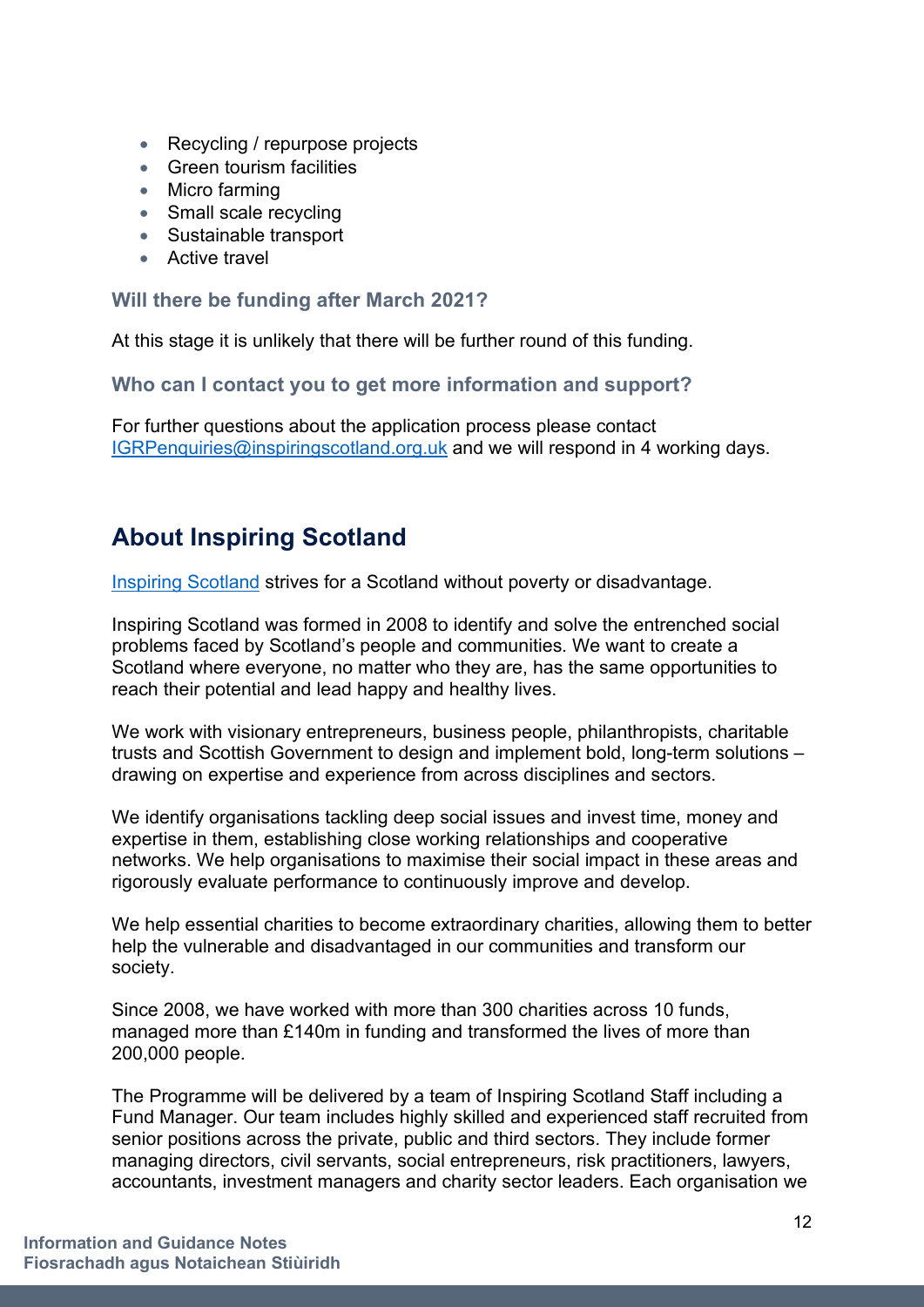support within a portfolio is allocated a key contact who works with the portfolio to develop connections and maximise impact from the investment. We will also draw on the experience within Inspiring Scotland's central functions including communications, project management, IT, finance and strategy in order to build organisations capacity and capabilities.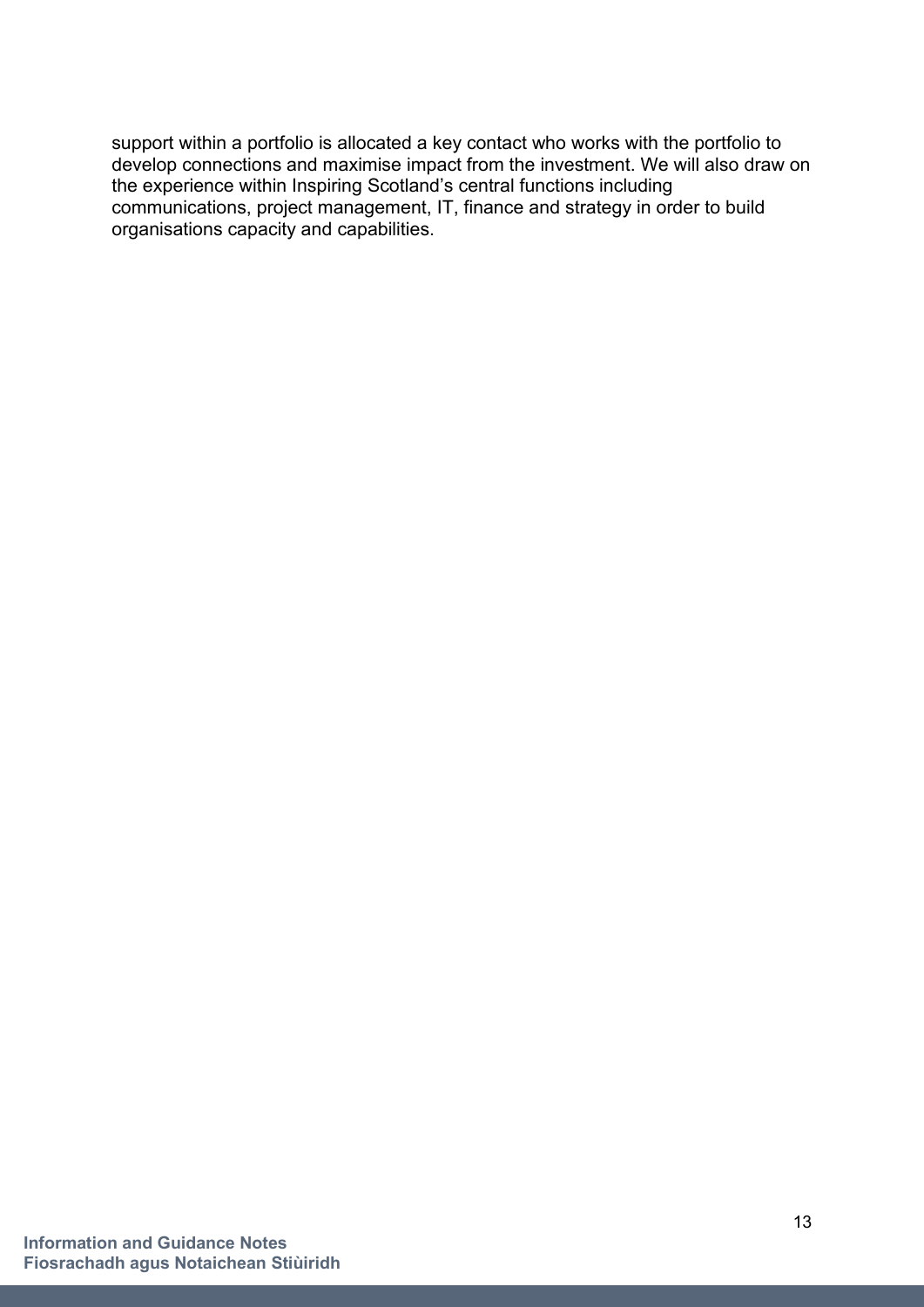# <span id="page-13-0"></span>**Appendices**

## <span id="page-13-1"></span>**Appendix 1 - Eligible Islands**

Within the Programme Guidance there is reference made to there being 93 inhabited islands within the National Islands Plan.

The breakdown of the 93 inhabited islands includes 5 inshore islands which are:

- o Inchfad in Stirling
- o Inchmurrin in West Dunbartonshire
- o Moncrieffe in Perth & Kinross
- o Inchtavannach and Innes Chonan, both Argyll and Bute.

The 88 offshore islands are:

- o 21 in Argyll and & Bute Council
- o 14 in Highland Council
- o 3 in North Ayrshire Council
- o 20 in Orkney Islands Council
- o 16 in Shetland Islands Council
- o 14 in Comhairle nan Eilean Siar (Western Isles Council)

The programme focus is primarily with the 88 offshore islands, however, inshore islands are eligible to apply.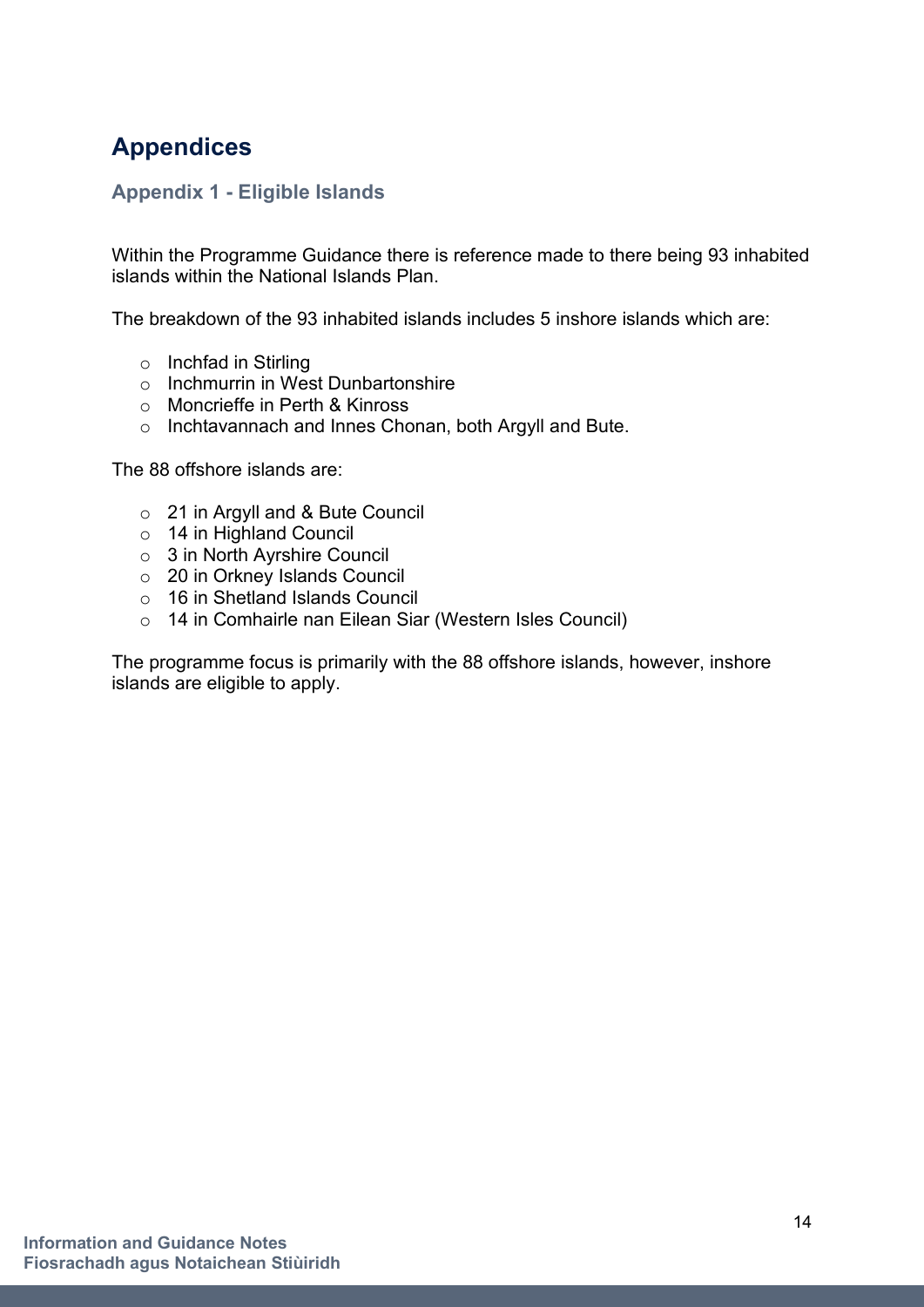## <span id="page-14-0"></span>**Appendix 2 - Examples of directly attributable costs of assets and costs that cannot be accounted for as capital (Provided by Scottish Government)**

## **1. Tangible Assets – PPE**

Examples of Costs that can be capitalised.

The cost of an item of Property, Plant & Equipment comprises:

(a) its purchase price.

(b) any costs directly attributable to bringing the asset to its location and condition for it to be capable of operating in the manner intended by management.

(c) the initial estimate of the costs of dismantling and removing the item and restoring the site on which it is located.

For software which is integral to the operation of hardware, e.g. If a PC is purchased with software such as Microsoft etc, we normally do not split the invoice between Tangible Hardware band Intangible Software Licences; the whole purchase would normally be treated as Hardware (i.e. the purchase of a PC).

Examples of directly attributable costs are:

(a) staff costs arising directly from the construction or acquisition of the asset (see further information below for Capitalised Staff Costs);

- (b) costs of site preparation;
- (c) initial delivery and handling costs;
- (d) installation and assembly costs;
- (e) costs of testing whether the asset is functioning properly; and
- (f) professional fees.

Examples of Costs that should not be capitalised.

Examples of costs that are not costs of an item of Property, Plant & Equipment are:

- (a) costs of opening a new facility;
- (b) costs of introducing a new product or service (advertising/promotion);
- (c) costs of conducting business in a new location (training);
- (d) administration and other general overhead costs;
- (e) scoping;
- (f) feasibility studies;
- (g) tendering;
- (h) pilot studies.

Please note that this list is not exhaustive and any clarity or advice should be sought from your DG Finance team.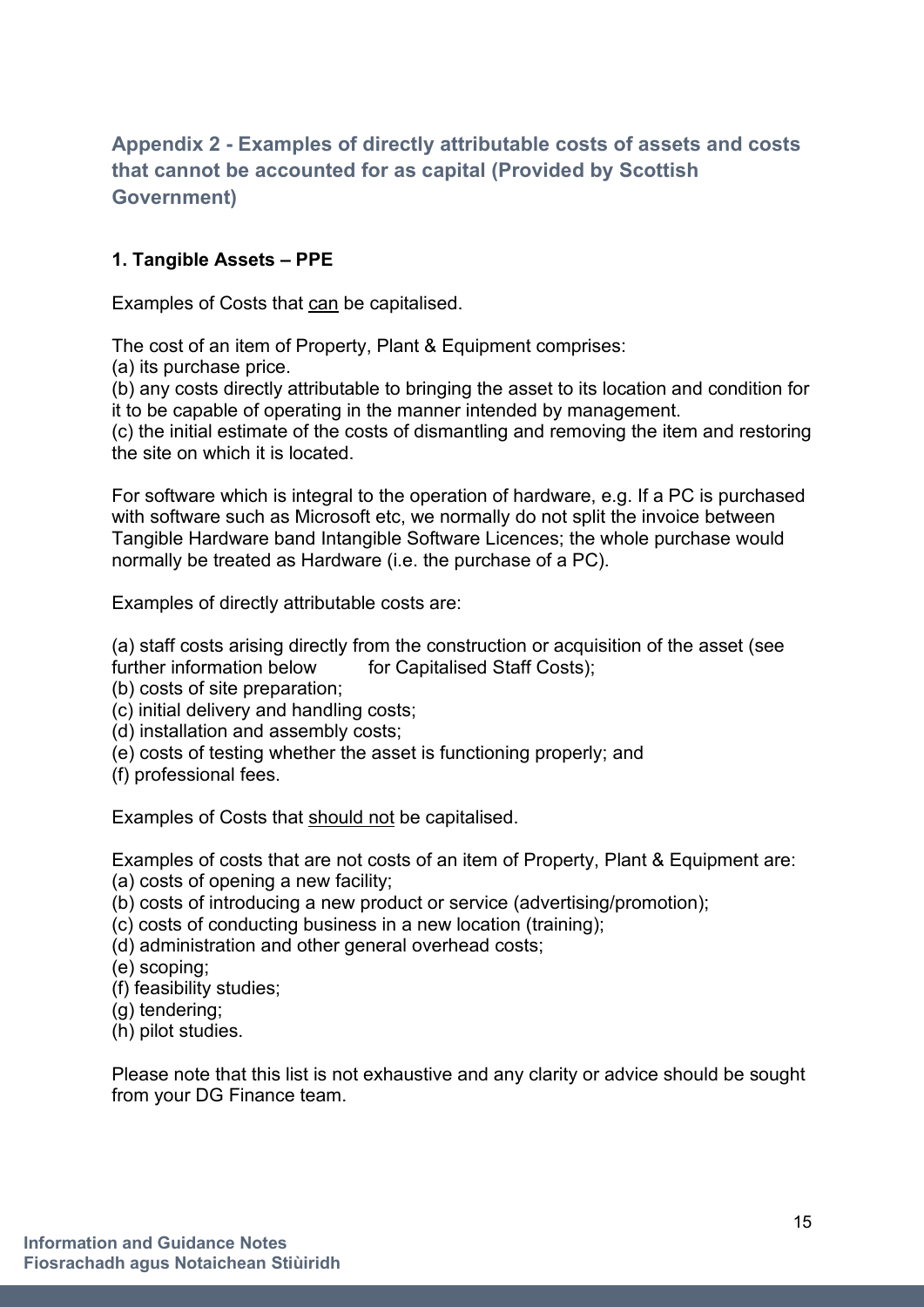#### **2. Intangible Assets**

Software which is not integral to the operation of hardware e.g. application software, is capitalised as an intangible asset.

The following criteria in paragraphs 2.1 to 2.4 should be met before costs relating to software licenses, research & development, website costs and staff costs can be capitalised.

#### 2.1 Software Licenses

Software licenses are treated as:

#### Capital Expenditure

Where the license does not have a time restriction on it, therefore where a single payment is made covering the life of the software with the expectation being to have the right to use the software as long as required and there is no need for us to make any renewal payments.

For example, in the case of the asset register software license, we have the right to use the software for as long as we want to, so this is capital expenditure. However, for depreciation purposes, you will still be expected to provide an estimate of the period (asset life) that you expect the asset to be used.

#### Current Expenditure

When paid on a recurrent basis, even when repayment periods are more than one year.

For example, if the SG purchase a license that allows us to use a programme for 3 years, this is current expenditure and cannot be capitalised (the expenditure relating to future years can be treated as a prepayment if material).

#### 2.2 Research & Development (internally generated software)

Expenditure involved in the internal generation of an Intangible Asset falls into two phases – a research phase and a development phase. "Research" is defined as "…original and planned investigation undertaken with the prospect of gaining new scientific or technical knowledge and understanding". "Development" is defined as "…the application of research findings or other knowledge to a plan or design for the production of new or substantially improved materials, devices, products, processes, systems or services before the start of commercial production or use".

Research expenditure cannot be capitalised. If the two phases are indistinguishable all the expenditure on the asset should be attributed to the research phase.

Expenditure on development is capitalised only where all of the following can be demonstrated:

(a) The project is technically feasible to the point of completion and will result in an intangible asset for sale or use;

(b) The Department intends to complete the asset and sell or use it;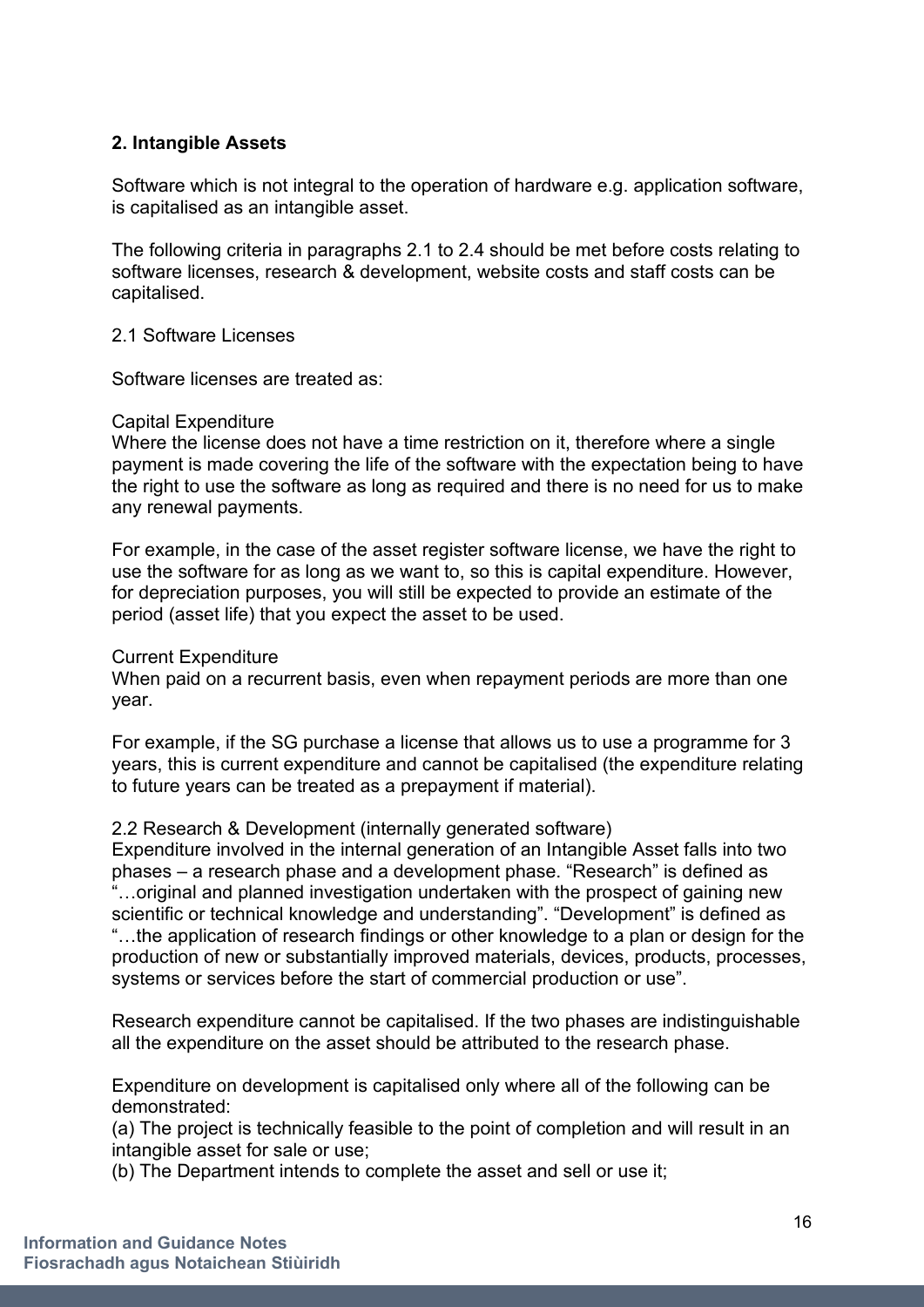(c) The Department has the ability to sell or use the asset;

(d) How the Intangible Asset will generate probable future economic benefits can be demonstrated e.g. the presence of a market for it or its output or where it is to be used for internal use, the usefulness of the asset;

(e) Adequate financial, technical and other resources are available to the Department to complete the development and sell or use the asset; and (f) The Department can measure reliably the expenses attributable to the asset during development.

#### 2.3 Website Costs

For the public sector, it has been made clear that Websites designed for the purpose of informing stakeholders of the services or other objectives of the reporting entity should not be capitalised. The exception can be made for income generating websites so you should discuss and clarify the particulars with your DG Finance team.

#### 2.4 Capitalised Staff Costs

These costs are attributed to capital expenditure, when staff have been engaged in IT development work. These costs should only be capitalised for staff *directly involved in the development or construction of an asset*. Costs for staff providing clerical or managerial support should not be capitalised.

Costs for staff involved in the development of Intangible assets (e.g. IT Software) should be capitalised under Intangible AUD; Costs for staff involved in the construction or major enhancements to Tangible Assets (e.g. IT Hardware) should be capitalised under Tangible AUC.

The type of work that may be capitalised:

(a) Activities undertaken by IT staff, which are directly attributable to bringing a capital asset into working condition for its intended use;

(b) Work which produces an item of Property, Plant & Equipment, or Intangible Asset (PC, printer, server etc. Prototypes are not classed as assets);

(c) These include:

- (i) business analysis;
- (ii) system design;
- (iii) system testing;
- (iv) system documentation
- (d) They exclude:
	- (i) system investigation;
	- (ii) business case preparation;
	- (iii) project management;

Accounting journals for Capitalised Staff Costs:

Staff paid via Payroll:

DR Asset Account Code CR 40000467 (Capitalised Staff Costs)